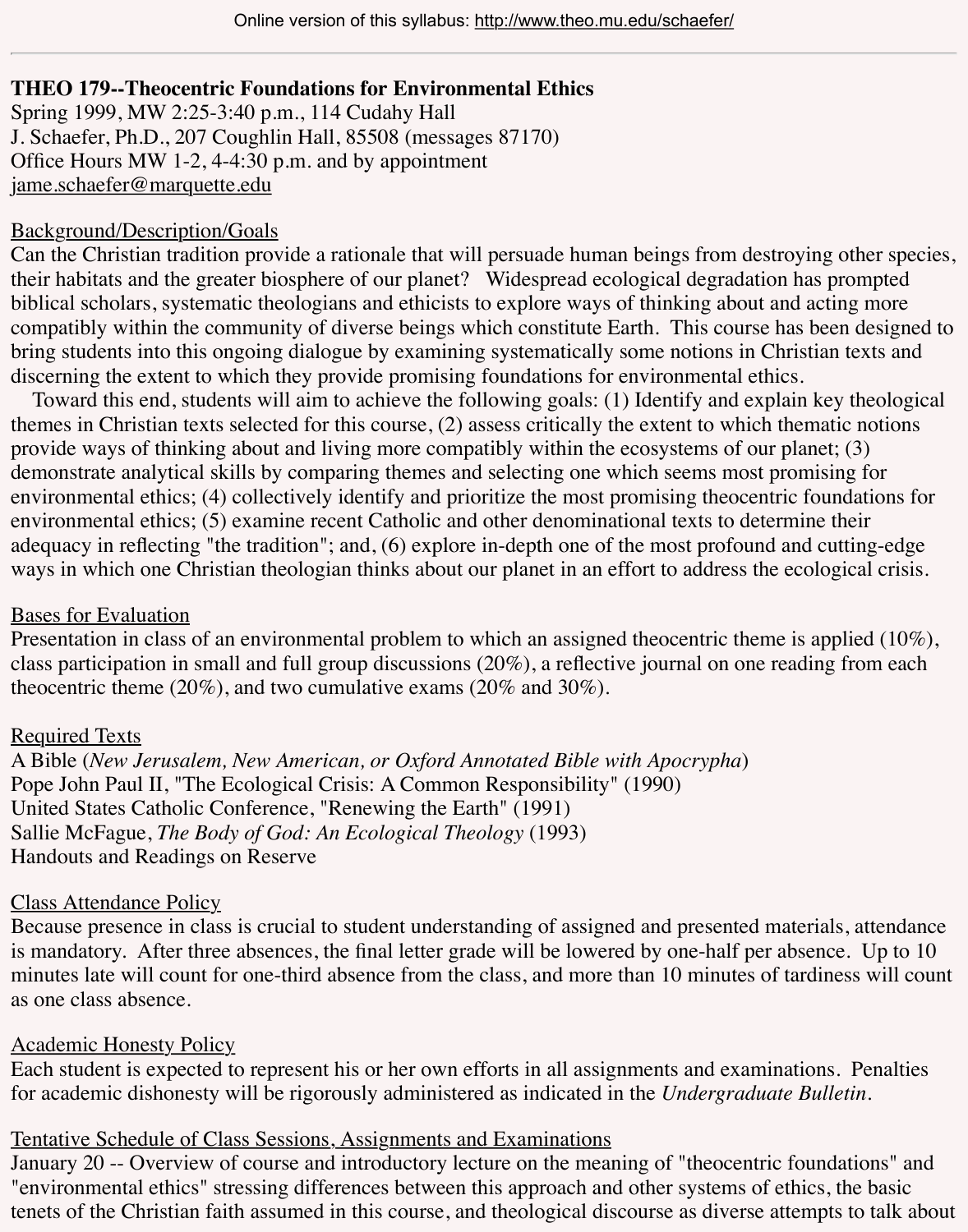God within specific historical-cultural contexts.

January 25 -- Student identification of many ecological problems occurring in the world today; presentation by Marquette's Dr. James Maki on the science of ecology which informs our theological discourse and scholarly sources of scientific information about environmental problems; view WWF film on the need for a religious response to environmental degradation; distribution of forms on which to indicate the ecological problem you will track (completed form due next class session).

January 27 -- Collection of forms designating eco-problems to be tracked; introduction to the "Goodness of Creation" theme, beginning with biblical references (Gen 1-2 and Sir/Eccles 39.12-35) and moving into selections by St. Augustine, St. Thomas Aquinas and others in readings packet, and distribution of directions for presentations and journal entries.

February 1 -- The Goodness of Creation: Student presentations applying this theme to ecological problems chosen for tracking with emphasis on the extent to which the readings suggest a theocentric ethic of valuing all natural entities; discussion of this theme related to other problems being tracked; introduction to the "Beauty of Creation" theme highlighting selections by St. Augustine and St. Basil from the readings packet; distribution of student presentation schedule; collection of draft "Goodness" journal entry.

February 3 -- The Beauty of Creation: Student presentations and discussion regarding the fruitfulness of an ethics of aesthetic appreciation suggested by this theme; introduction to "Praising" theme from selections in the Bible, readings packet, and taped songs.

February 8 -- Praising God for Creation/Creation's Praising God: Student presentations and discussion about the ethics of respect for other creatures to praise God according to their natures; introduction to the "Sacramentality of Creation" theme in biblical and packet readings.

February 10 -- The Sacramentality of Creation: Student presentation and evaluation of the ethics of reverence suggested; examination of other readings in packet; view and discuss "The Wonders of God's Creation" videotape.

February 15 -- The Sacramentality of Creation: Student presentation and consideration of the ethics of reverence and appropriate behavior as "ritual"; introduction to "Functional Unity of Creation" theme from packet readings.

February 17 -- The Functional Unity of Creation: Student presentation and discussion on ethics of cooperation of all creatures for our mutual sustainability; review of other readings; directions for first cumulative examination on February 24.

February 22 -- The Functional Unity of Creation: Student presentation and discussion regarding ethics of cooperation with all creatures to assure mutual sustainability; student questions about first examination.

February 24 -- First cumulative examination.

March 1 -- The Kinship of Creatures: Introduction to theme, perusal of packet readings, and student comments on fruitfulness of this theme's ethics of companionship in tackling ecological problems; introduction of "Dominion/Stewardship" theme.

March 3 -- Dominion/Stewardship: Student presentations and discussion exploring the ethics of human responsibility to care for God's Earth; examination of Pope John Paul II's "The Ecological Crisis: A Common Responsibility."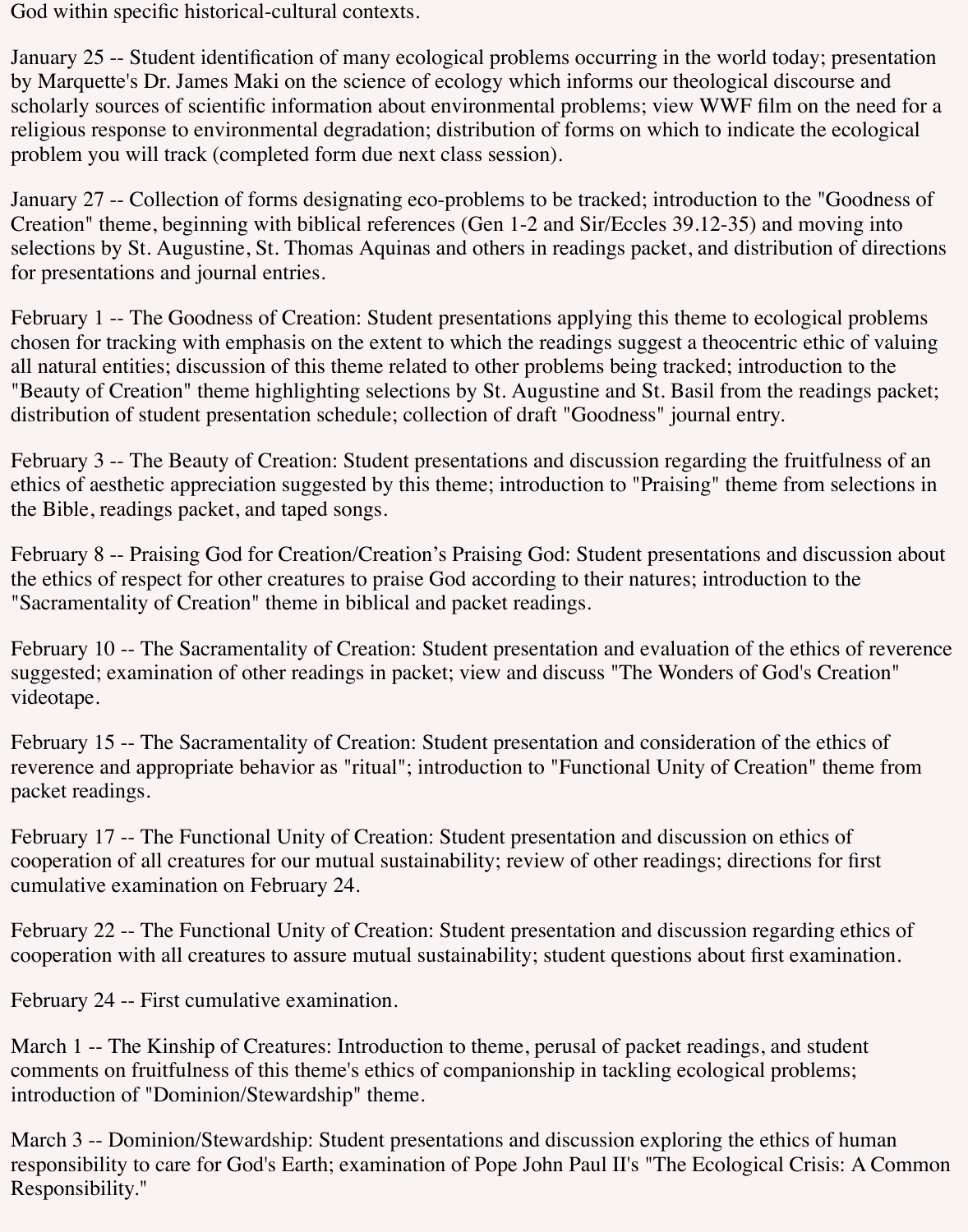#### SPRING BREAK

March 15 -- Dominion/Stewardship: View and assess USC video, "Keeping the Earth" from this theme's perspective; introduction to "Restrained and Grateful Use" theme in readings.

March 17 -- Restrained and Grateful Use: Student presentations and discussion centered around using God's creation as "blessings" in temporal life; introduction to "Living Virtuously" theme.

March 22 -- Living Virtuously in the More-than-Human World: Student presentations and discussion centered around applying the cardinal virtues to human behavior in an age of ecological degradation requiring prudence, moderation and justice.

March 24 -- Living Virtuously in the More-than-Human World: Possible guest lecturer on a local ecological problem and discussion on the promise virtue-thinking can bring to addressing this problem; introduction to "Loving Creation" theme.

March 29 -- Loving Creation: Student presentations and discussion of theme stressing an ethics of loving all creatures out of love for one's human neighbor and minority theme of loving all creatures for the glory they give to God.; introduction to "Covenant" theme.

March 31 -- Covenant: Student presentation and discussion regarding the ethics of protecting the flourishing of creation as a criterion for having a right relationship with God; examination of the "Rainbow Covenant" issued by leaders of the five major religions of the world in 1990.

### HAPPY EASTER

April 7 -- Group work assessing themes using students' statements identifying the most promising theme each found; submission of statements and completed journals; introduction to USCC's "Renewing the Earth."

April 12 -- Discussion and evaluation of USCC's "Renewing the Earth."

April 14 -- Completion of "Renewing" and examination of other denominations' statements on the environment.

April 19 -- Lecture on metaphorical theology, overview of McFague's *The Body of God*, examination of "Introduction," and instructions for reading chap 1.

April 21-- Discussion of McFague's chap 1 as assigned; directions for chaps 2-3.

#### EARTH DAY -- April 22

April 26 -- Discussion of McFague's chaps 2-3; directions for chap 4.

April 28 -- Discussion of McFague chap 4; directions for chaps 5-6.

May 3 -- Discussion of McFague chaps 5-6; directions for completing and reflecting on merits of *The Body of God* for environmental ethics.

May 5 -- Completion and evaluation of McFague; directions for final examination.

FINAL EXAM -- Wednesday, May 12, 1-3 p.m.